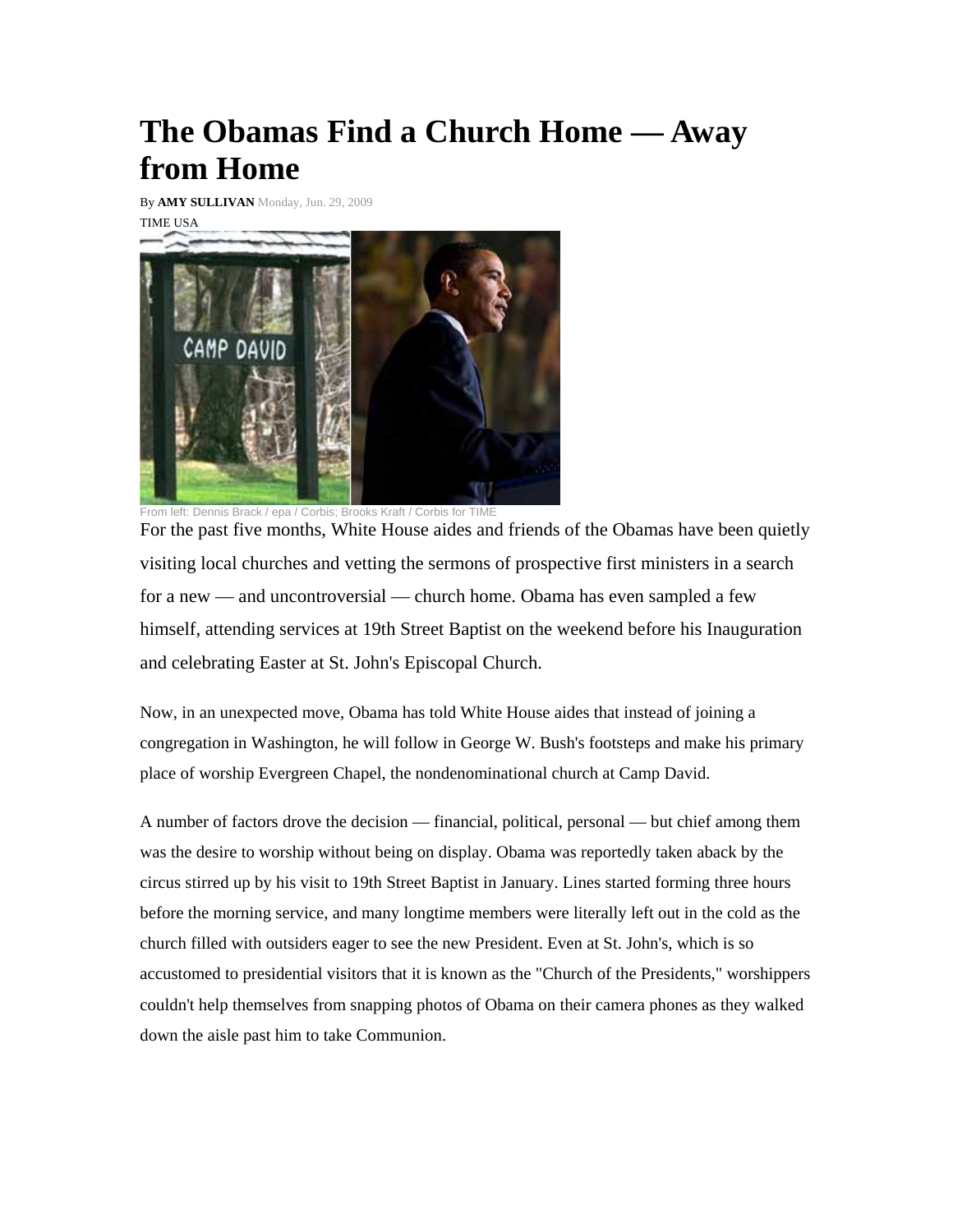The challenge of being part of a church community but also praying in peace has long been a problem for Presidents, according to historian Carl Sferrazza Anthony. "McKinley hated having people staring at him while he read Psalms, sang hymns, put money in the collection plate or took communion," he writes in *America's First Families*. "By the 1920s, getting a presidential family in and out of church was a production. Secret Service agents had to cordon off a clear path from the curb to the church entrance before the Coolidges arrived ... [and] they were swiftly escorted to their third-row pew."

Even when a President selects a church for personal reasons, the decision is politically freighted. So many congregations have lobbied the White House to become the chosen one that Obama inevitably risked offending some powerful local pastors by picking one church over the rest. Of course, not picking any of them will make significant waves as well. The official White House response to this story is that "the President and First Family continue to look for a church home. They have enjoyed worshipping at Camp David and several other congregations over the months, and will choose a church at the time that is best for their family."

The Clintons attended Foundry United Methodist Church on 16th Street and were particularly active during the years before Chelsea left for college. But White House aides say that security measures required by the Secret Service have become stricter since 9/11 and would cause significant delays for parishioners — and at significant cost to taxpayers — on Sunday mornings. Given Obama's popularity within the African-American community, the President also worried that if he chose a local black congregation, church members would find themselves competing with sightseers for space in the pews.

The First Family won't have that problem at Camp David, where the 150-seat Evergreen Chapel attracts a congregation of between 50 and 70 people most Sundays. The rustic stone-and-glass octagonal structure was built nearly two decades ago with private funds; President George H.W. Bush dedicated it in 1991. At the ceremony, Christian singer Sandi Patti sang, and the late Cardinal James Hickey of Washington delivered a sermon calling the chapel a "witness to our common belief that we need to seek divine guidance in the conduct of our national affairs."

Each week, regardless of whether the President is onsite, Evergreen Chapel holds nondenominational Christian services open to the nearly 400 military personnel and staff at Camp David, as well as their families. A music director from nearby Hood College coordinates adult and children's choirs (Clinton sang occasionally with the choir when he visited). In December, the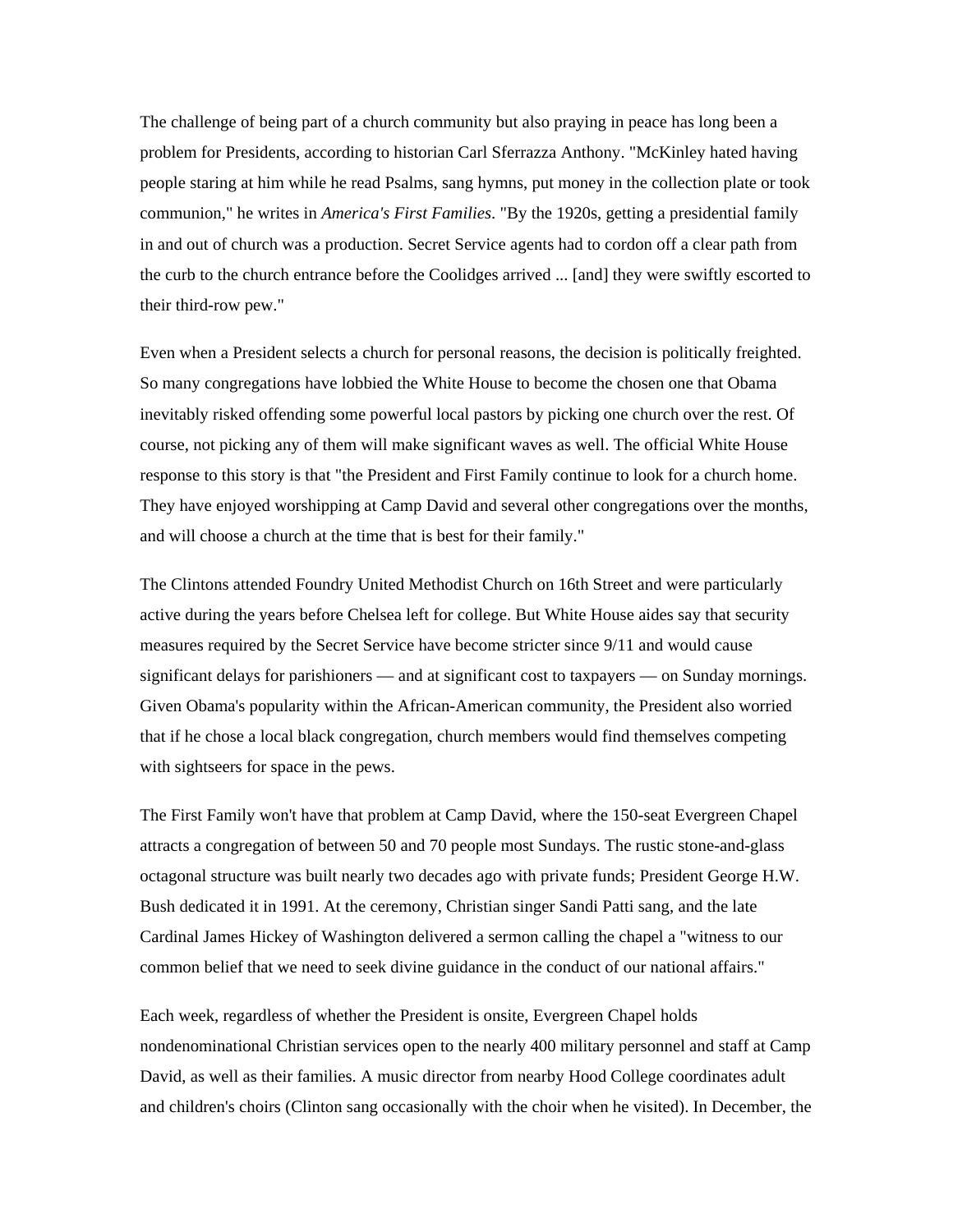kids in the congregation put on a Christmas pageant, and the chapel holds a candlelight service on Christmas Eve. The Bush family enjoyed Christmas at Evergreen Chapel so much that they celebrated the holiday there for all eight years of Bush's Administration.

Camp David's current chaplain, Lieutenant Carey Cash, leads the services at Evergreen. If the White House had custom-ordered a pastor to be the polar opposite of Jeremiah Wright, they could not have come as close as Cash. (As it is, the White House had no hand in selecting Cash. The Navy rotates chaplains through Camp David every three years; Cash began his tour this past January.) The 38-year-old Memphis native is a graduate of the Citadel and the great-nephew of Johnny Cash. He served a tour as chaplain with a Marine battalion in Iraq and baptized nearly 60 Marines during that time. Cash earned his theology degree from Southwestern Baptist Theological Seminary in Fort Worth, Texas — and, yes, that means Obama's new pastor is a Southern Baptist.

Cash and his wife also have five children, some of whom may find themselves acting opposite Sasha and Malia in the Christmas pageant. But if the experience of past Camp David chaplains is any guide, Cash won't necessarily have the opportunity to form a pastoral relationship with Obama. "We used to tell people our job was to run like a fivestar resort," said Patrick McLaughlin, who was chaplain at Camp David from 2002 to 2005, in an interview with Religion News Service. "One of the things you value when you go on vacation is peace and quiet." His contact with Bush outside worship services, McLaughlin said, was "very little."

That means Obama is still looking for someone he can pray with and turn to for spiritual guidance. George W. Bush and Bill Clinton stayed in close touch with their hometown pastors after moving to the White House. Not long into his first term, Clinton also started scheduling regular meetings with Bill Hybels, pastor of a Chicago-area evangelical megachurch called Willow Creek. Three other religious leaders — Phil Wogaman, Tony Campolo and Gordon MacDonald — came to the White House for monthly prayer sessions with Clinton after the Lewinsky scandal, as impeachment began to weigh on him.

But Barack Obama found himself spiritually isolated upon entering the Oval Office. He famously broke ties last year with Jeremiah Wright, his former pastor, and resigned his membership at Trinity United Church of Christ in Chicago. So, just as he followed Bush's lead in choosing